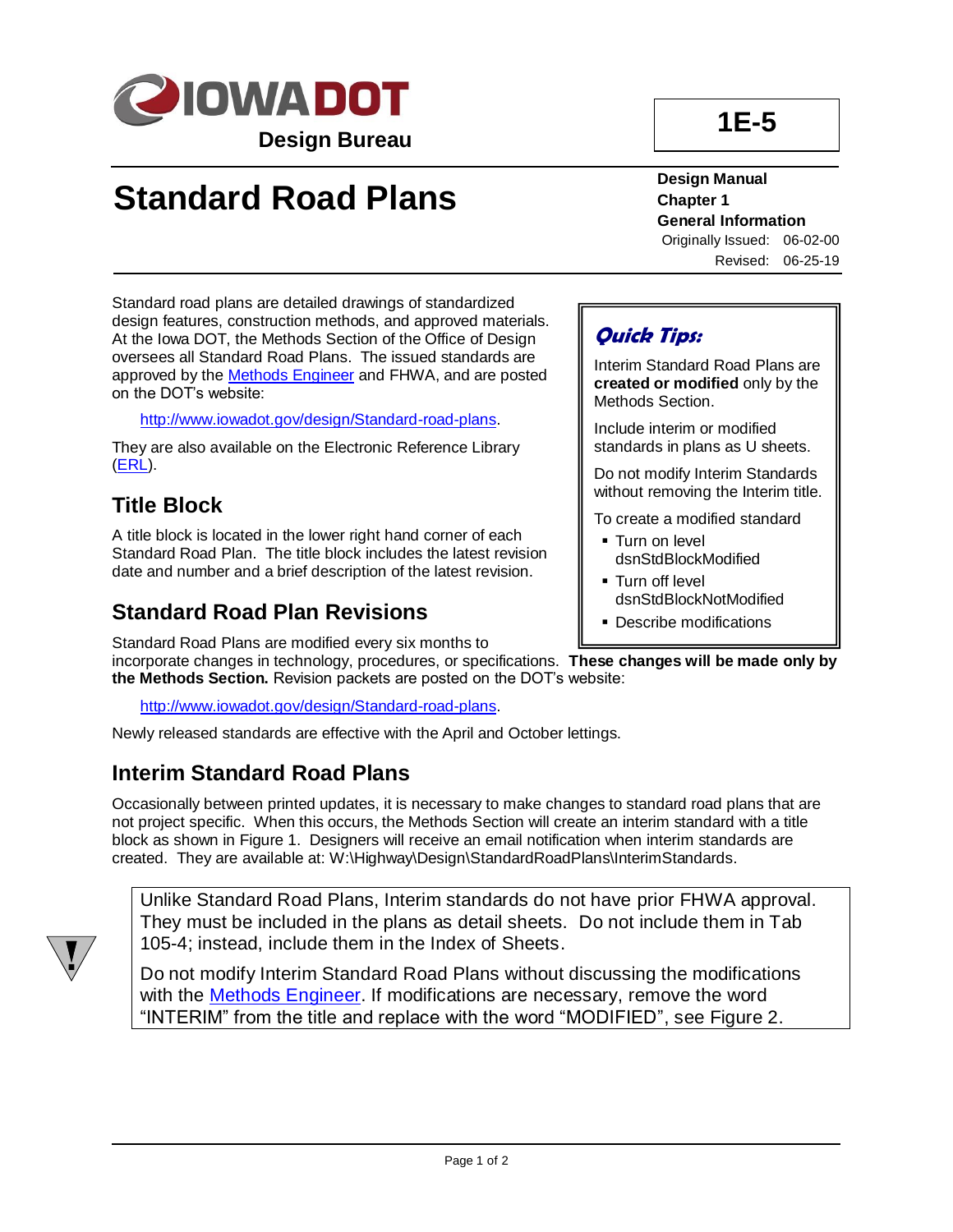

**Figure 1:** Interim standard road plan title block.

### **Modifications of Standard Road Plans**

When a standard road plan needs to be modified to fit a project specific design situation, change the standard title block as shown in Figure 2.



**Figure 2:** Modified standard road plan title block.

MicroStation files for Standard Road Plans are located in [W:\Highway\Design\StandardRoadPlans](//ntdfs/(W)DataStor/Highway/Design/StandardRoadPlans) or on the DOT's website:

[http://www.iowadot.gov/design/Standard-road-plans.](../Standard-road-plans)

The first letter in the file names indicates the file is in English units. The next series of letters represents the name of the standard.

Modified standard road plans are generally included in the U sheets of the project plans and in the Index of Sheets. Refer to Section [1F-21](01F-21.pdf) for cases where modified standard road plans are not to be included in the U sheets. They are also to be listed in the certification block that is signed by the Design Engineer in charge of the plans.